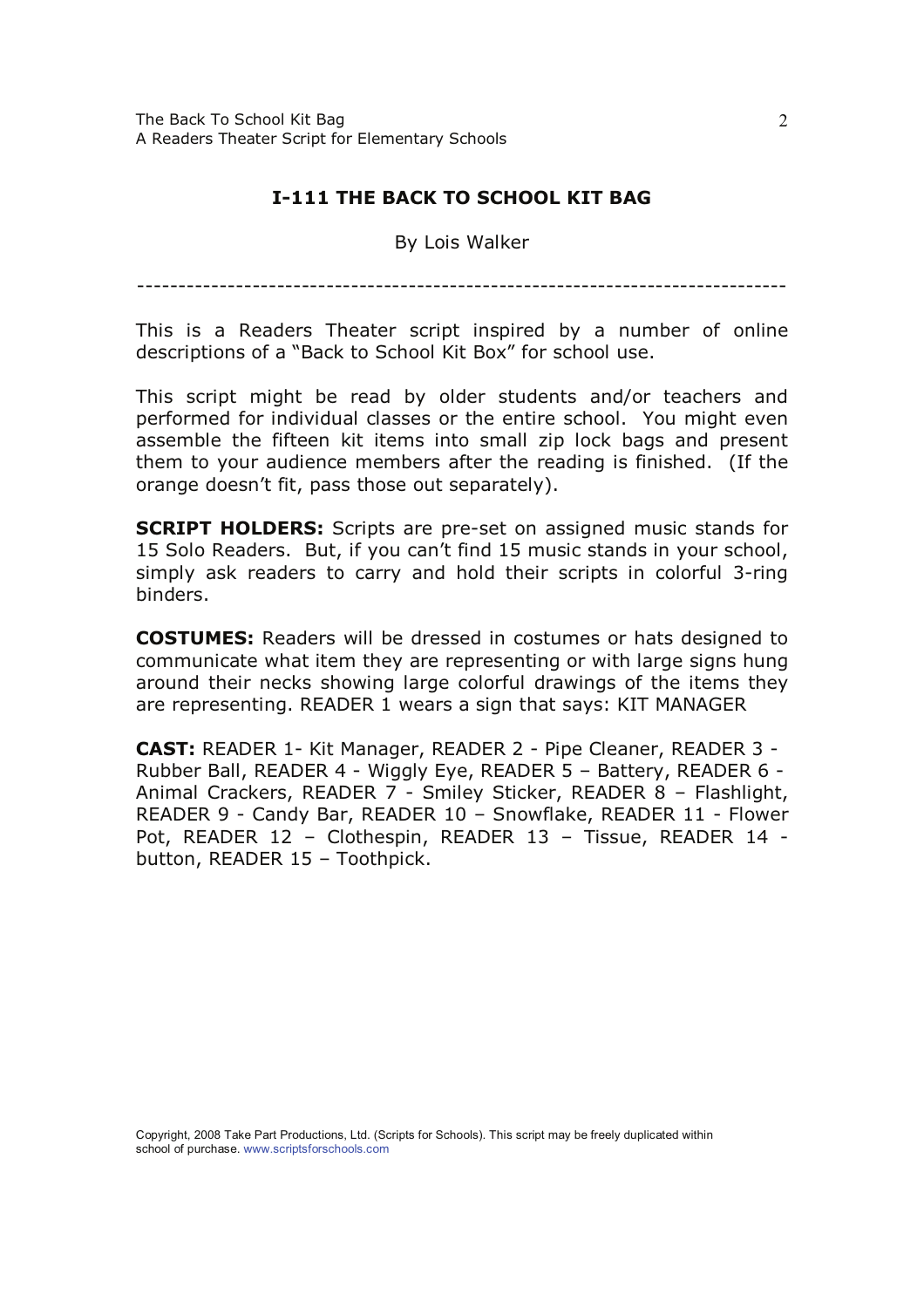The Back To School Kit Bag A Readers Theater Script for Elementary Schools

(READER 1 RUNS OUT TO CENTER STAGE, LOOKS AROUND FRANTICALLY, POSITIONS HIM/HERSELF BEHIND CENTER MUSIC STAND, AND THEN CALLS OUT):

READERS 1

Kit Manager: Come on everyone! Where are you? We don't have time to mess around here. The school year has already started and we've got to "get our act together" NOW! Come on out here. (Principal's name) is depending on us to get this project "off the back burner,"  $uh - "set$ this school year off on the right foot,"  $uh -$ "leave no stone unturned,"  $uh - "get the"$ arrow in the quiver," "call the tune, light the fire..."

(FRUSTRATED)

Oh, you know what I mean!

(DURING THE LAST OF THE ABOVE, READER 2 AMBLES IN AND SLOWLY POSITIONS HIM/HERSELF)

READER 2

Pipe Cleaner: Calm down, calm down. We're all ready. I know I'm usually quite flexible, but we need a little more time. We've all been stuck in that Back to School Kit Bag and it was crowded in there, ya know!

(READER 3 AND 4 STUMBLE ON STAGE SUPPORTING EACH OTHER. THEY ARE OBVIOUSLY STIFF FROM BEING STUCK IN THE BAG SO  $LONG$ ).

READER 3 Rubber Ball:

Slow down! You're bouncing along way too fast. Give us a minute, will ya?

(READER 4 MOTIONS OFFSTAGE)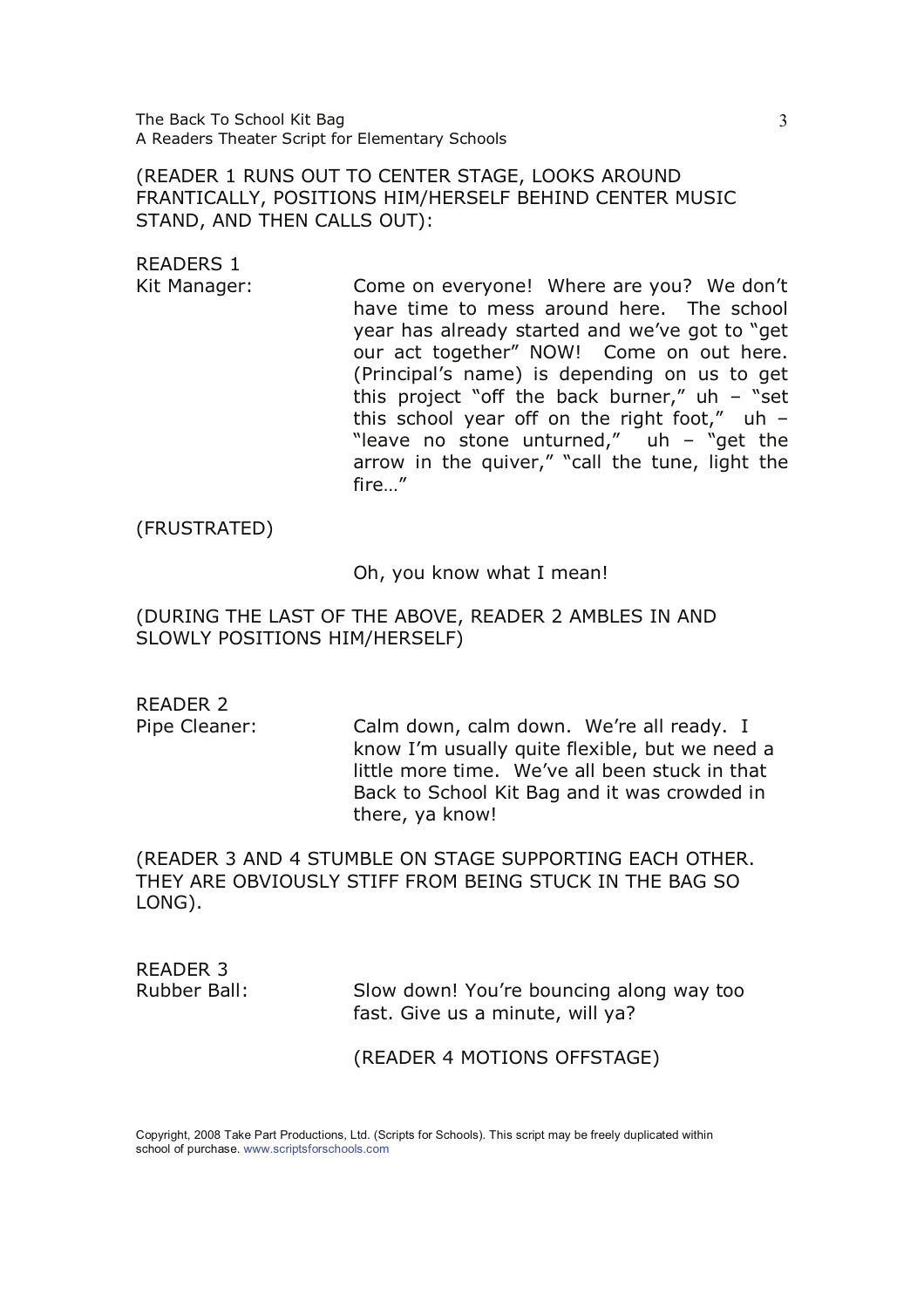The Back To School Kit Bag A Readers Theater Script for Elementary Schools

READER 4: Yeah, we're still having trouble getting that candy bar out of the zip lock bag. He's (she's) partially melted from being in there so long and is sticking to the sides.

READERS 1

Kit Manager:  $I$  know. I'm sorry. I just want to start this school year "off with a BANG!"

(ALL READERS ENTER RUBBING SORE MUSCLES, BRUSHING THEMSELVES OFF, DOING STRETCHES, ETC. THEY'RE FINALLY OUT OF THE BOX AND NEED TO MOVE THEIR BODY PARTS. THEY MUMBLE AND GRUMBLE, BUT FINALLY POSITION THEMSELVES BEHIND THEIR ASSIGNED MUSIC STANDS.).

(READER 2 HAS BEEN COUNTING THEM AS THEY MOVE INTO POSITIONS).

RFADFR<sub>2</sub>

Pipe Cleaner: 0.K. We're finally all here. Let's get this show on the road!

READERS 1 Kit Manager:

THROAT) Ah-Hummm! Ladies and gentlemen and students of (Name of your school), you, "the cream of the crop," "the pick of the litter," see before you - the contents of your very own *BACK TO SCHOOL KIT*!

READER 3

Rubber Ball: The Yes, you heard right! Your Back to School Kit includes all the necessary items to quarantee vou  $a...$ 

## --

| READER 2      |                                                |
|---------------|------------------------------------------------|
| Pipe Cleaner: | Aaaaaand that's my cue! Flexibility is         |
|               | important for a successful school year and     |
|               | that's why I'm included in your Back to School |
|               | Kit. What could be more flexible than a pipe   |
|               | cleaner?                                       |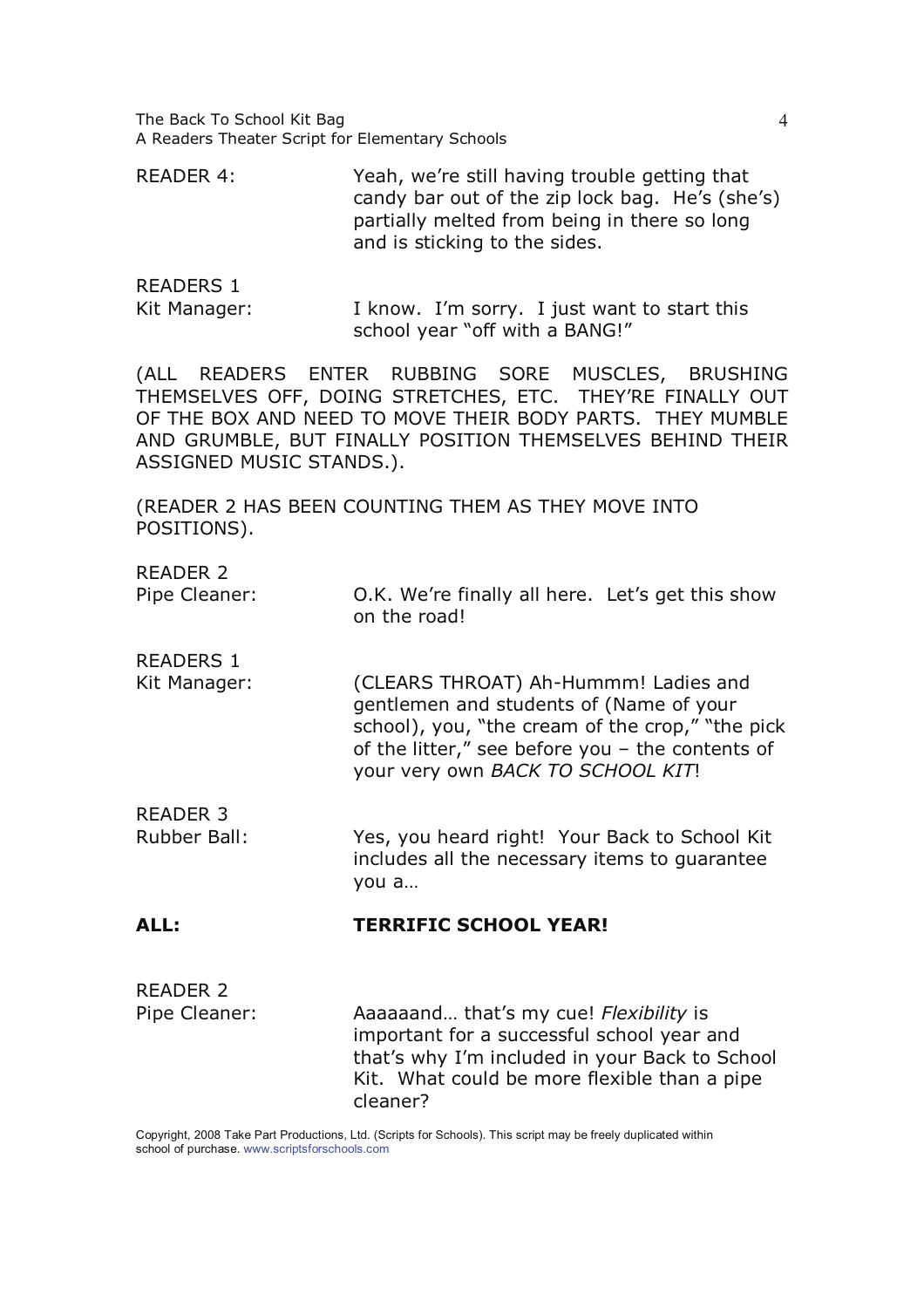The Back To School Kit Bag A Readers Theater Script for Elementary Schools

| <b>READER 4:</b>                       | A rubber band?                                                                                                                                                                                                       |
|----------------------------------------|----------------------------------------------------------------------------------------------------------------------------------------------------------------------------------------------------------------------|
| <b>READER 5:</b>                       | Play dough?                                                                                                                                                                                                          |
| <b>READER 6:</b>                       | Silly putty?                                                                                                                                                                                                         |
| ALL:                                   | <b>A MELTED MARSHMALLOW?</b>                                                                                                                                                                                         |
| <b>READER 2</b><br>Pipe Cleaner:       | (To AUDIENCE) Everybody's a wise guy!                                                                                                                                                                                |
| <b>READER 7</b><br>Smiley Sticker:     | (WEARING HUGE SMILE) Oh, come on now!<br>Don't worry, be happy                                                                                                                                                       |
| <b>READERS 1</b><br>Kit Manager:       | I agree. Let's "pick up the pace," let's keep<br>the show moving, OK?                                                                                                                                                |
| <b>READER 3</b><br><b>Rubber Ball:</b> | This year will be full of ups and downs, so<br>you'll find me in your Back to School Kit. But<br>just like a Rubber Ball, everything will<br>eventually settle and roll along smoothly.                              |
| <b>READER 8</b><br>Flashlight:         | You'll find me in your kit too. I'll be there<br>when you need a <i>light</i> to help you find your<br>way or you get the chance to <i>light</i> the way for<br>a classmate. That's what flashlight do, you<br>know. |
|                                        | (EXCEPT FOR MANAGER AND READER 8. ALL READERS BREAK INTO                                                                                                                                                             |

(EXCEPT FOR MANAGER AND READER 8, ALL READERS BREAK INTO SONG):

ALL: This little light of mine, I'm gonna let it Natural Politics shine, etc."

(MANAGER ALLOWS THIS SILLINESS TO GO ON FOR A FEW LINES, THEN CALLS FOR ORDER):